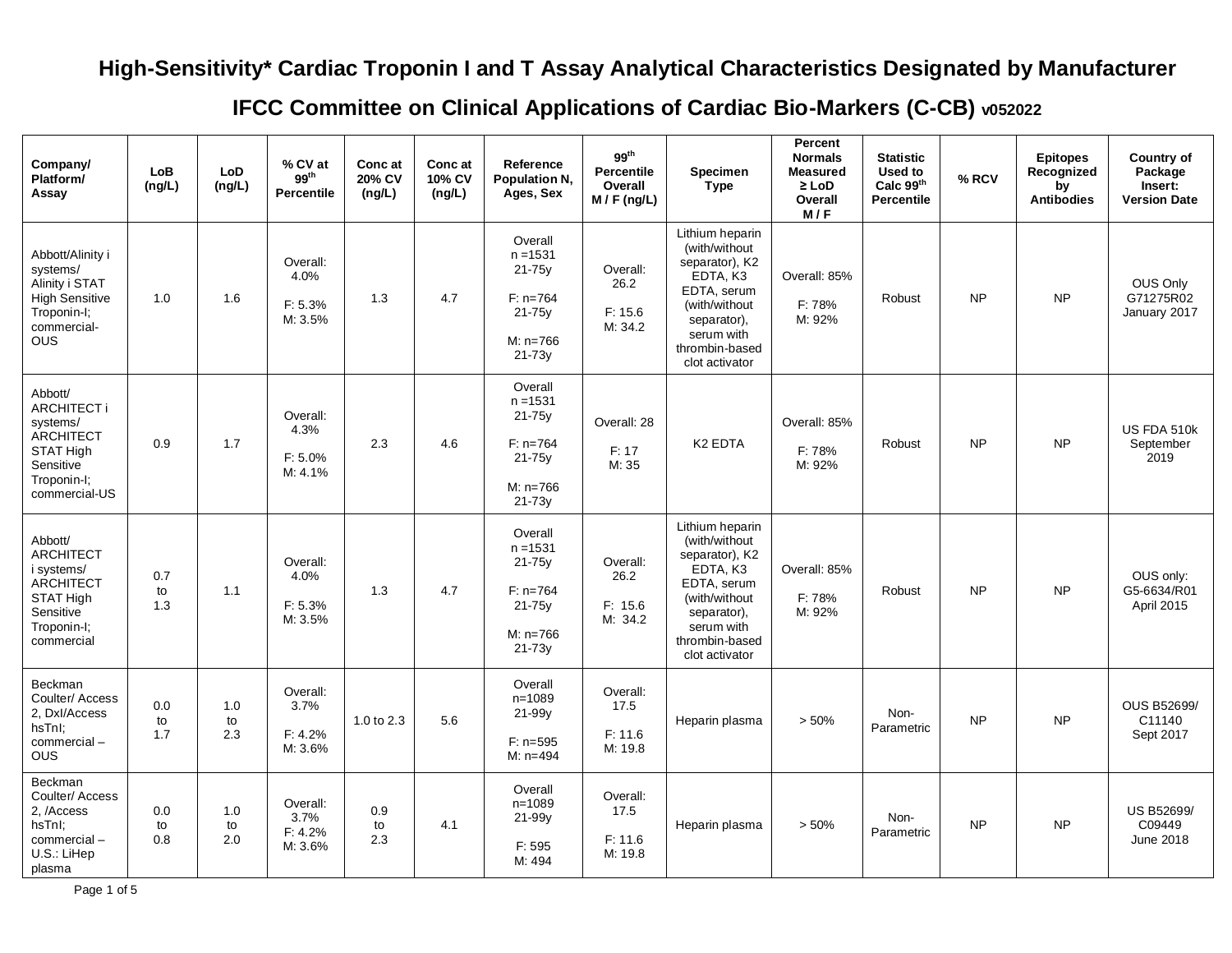| Company/<br>Platform/<br>Assay                                                          | <b>LoB</b><br>(ng/L) | LoD<br>(ng/L)    | % CV at<br>$99^{th}$<br>Percentile     | Conc at<br>20% CV<br>(ng/L) | Conc at<br>10% CV<br>(ng/L) | Reference<br>Population N,<br>Ages, Sex                                                    | 99 <sup>th</sup><br><b>Percentile</b><br>Overall<br>$M / F$ (ng/L) | Specimen<br><b>Type</b>                           | Percent<br><b>Normals</b><br><b>Measured</b><br>$\geq$ LoD<br>Overall<br>M/F | <b>Statistic</b><br>Used to<br>Calc 99th<br>Percentile | % RCV     | <b>Epitopes</b><br>Recognized<br>by<br><b>Antibodies</b> | Country of<br>Package<br>Insert:<br><b>Version Date</b> |
|-----------------------------------------------------------------------------------------|----------------------|------------------|----------------------------------------|-----------------------------|-----------------------------|--------------------------------------------------------------------------------------------|--------------------------------------------------------------------|---------------------------------------------------|------------------------------------------------------------------------------|--------------------------------------------------------|-----------|----------------------------------------------------------|---------------------------------------------------------|
| <b>Beckman</b><br>Coulter/ Access<br>2, /Access<br>hsTnI;<br>commercial-<br>U.S.: Serum | 0.0<br>to<br>0.8     | 1.0<br>to<br>2.0 | Overall:<br>6.0%<br>F: 6.9%<br>M: 5.8% | 0.9<br>to<br>2.3            | 4.1                         | Overall<br>$n = 1088$<br>21-99y<br>F: 595<br>M: 493                                        | Overall:<br>18.2<br>F: 11.8<br>M: 19.7                             | Serum                                             | > 50%                                                                        | Non-<br>Parametric                                     | <b>NP</b> | <b>NP</b>                                                | <b>US B52699/</b><br>C09449<br>June 2018                |
| Beckman<br>Coulter/Dxl,<br>Access hsTnI;<br>commercial-<br>U.S.: LiHep<br>plasma        | 0.0<br>to<br>1.7     | 1.5<br>to<br>2.3 | Overall:<br>5.2%<br>F: 5.6%<br>M: 5.0% | 1.2<br>to<br>2.3            | 5.6                         | Overall<br>$n = 1088$<br>21-99y<br>F: 593<br>M: 495                                        | Overall:<br>17.9<br>F: 14.9<br>M: 19.8                             | Heparin plasma                                    | > 50%                                                                        | Non-<br>Parametric                                     | <b>NP</b> | <b>NP</b>                                                | US B52699/<br>C09448<br>June 2018                       |
| Beckman<br>Coulter/Dxl.<br>Access hsTnI;<br>commercial-<br>U.S.: Serum                  | 0.0<br>to<br>1.7     | 1.5<br>to<br>2.3 | Overall:<br>6.2%<br>F: 6.5%<br>M: 6.1% | 1.2<br>to<br>2.3            | 5.6                         | Overall<br>$n = 1085$<br>21-99y<br>F: 592<br>M: 493                                        | Overall:<br>18.1<br>F: 13.6<br>M: 19.8                             | Serum                                             | > 50%                                                                        | Non-<br>Parametric                                     | <b>NP</b> | <b>NP</b>                                                | <b>US B52699/</b><br>C09448<br>June 2018                |
| bioMérieux<br>VIDAS High<br>Sensitive<br>Troponin I;<br>commercial                      | 1.9                  | 3.2              | 7.0%                                   | 4.9                         | <b>NP</b>                   | Overall<br>$n = 815$<br>41-80y<br>F: 368<br>41-80y<br>M: 447<br>41-80y                     | Overall: 19<br>F: 11<br>M: 25                                      | Serum or<br>heparin plasma                        | <b>NP</b>                                                                    | <b>NP</b>                                              | <b>NP</b> | $C: 41-49,$<br>24-40<br>D: 87-95                         | France<br>Dec 23rd 2015                                 |
| ET Healthcare<br>Pylon hsTnl<br>assay; China<br>FDA approved                            | 0.8                  | $1.2 - 1.4$      | 10%                                    | 2                           | 10                          | Overall<br>$n = 863$<br>$15-91y$<br>F: 438<br>M: 425<br>(AACC<br>Universal<br>Sample Bank) | Overall: 27<br>F: 21<br>M: 27                                      | EDTA plasma,<br><b>EDTA</b> whole<br>blood, serum | Overall: 91%<br>F: 89%<br>M: 94%                                             | Non-<br>Parametric                                     | <b>NP</b> | $C: 27-40$<br>$D: 41-49$                                 | China, 2018                                             |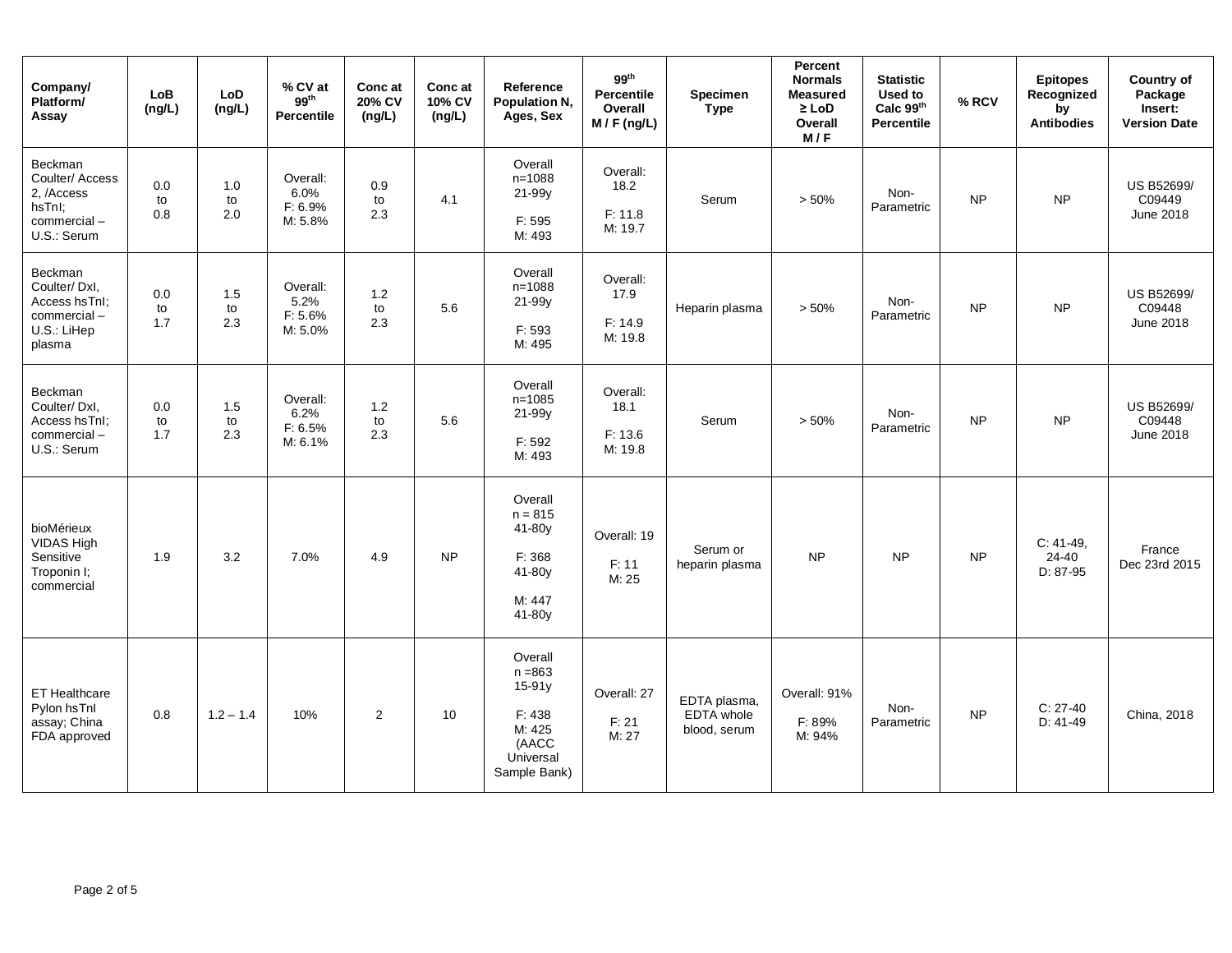| Company/<br>Platform/<br>Assay                                            | LoB<br>(ng/L) | <b>LoD</b><br>(ng/L) | % CV at<br>99 <sup>th</sup><br><b>Percentile</b> | Conc at<br>20% CV<br>(ng/L) | Conc at<br>10% CV<br>(ng/L) | Reference<br>Population N,<br>Ages, Sex                                                  | 99 <sup>th</sup><br>Percentile<br>Overall<br>$M / F$ (ng/L)                                                                                             | Specimen<br>Type                                                                                                                                                                                                  | Percent<br><b>Normals</b><br><b>Measured</b><br>$\geq$ LoD<br>Overall<br>M/F | <b>Statistic</b><br>Used to<br>Calc 99th<br>Percentile | % RCV     | <b>Epitopes</b><br>Recognized<br>by<br><b>Antibodies</b> | Country of<br>Package<br>Insert:<br><b>Version Date</b> |
|---------------------------------------------------------------------------|---------------|----------------------|--------------------------------------------------|-----------------------------|-----------------------------|------------------------------------------------------------------------------------------|---------------------------------------------------------------------------------------------------------------------------------------------------------|-------------------------------------------------------------------------------------------------------------------------------------------------------------------------------------------------------------------|------------------------------------------------------------------------------|--------------------------------------------------------|-----------|----------------------------------------------------------|---------------------------------------------------------|
| ET Healthcare<br>Pylon hsTnT;<br>research                                 | 0.4           | 0.8                  | 4%                                               | $\mathbf{1}$                | $\overline{4}$              | Overall<br>$n = 863$<br>15-91y<br>F: 438<br>M: 425<br>(AACC<br>Universal<br>Sample Bank) | Overall: 13<br>F: 13<br>M: 14                                                                                                                           | <b>EDTA</b> whole<br>blood, EDTA<br>plasma, serum                                                                                                                                                                 | Overall: 94%<br>F: 93%<br>M: 97%                                             | Non-<br>Parametric                                     | <b>NP</b> | C: 119-138,<br>D: 132-151                                | China, 2018                                             |
| Fujirebio<br>Lumipulse G<br>G1200 and<br>G600II hsTnl                     | 1.2           | 2.1                  | ≤4.6%                                            | <b>NP</b>                   | 7.3                         | Overall<br>n=1018, 18-90<br>years<br>F: 428<br>M: 590                                    | Overall:<br>28.6<br>F: 22.4<br>M: 32.9<br>Serum<br>Overall:<br>26.9<br>F: 21.4<br>M: 29.4<br>Li-Hep<br>plasma<br>Overall:<br>29.6<br>F: 27.8<br>M: 32.8 | Red top serum,<br>serum<br>separator tube,<br>rapid clotting<br>tubes:<br>Disodium<br>EDTA*,<br>Dipotassium<br>EDTA*, Lithium<br>heparin,<br>Sodium<br>heparin,<br>Sodium Citrate,<br>PST with<br>lithium heparin | Overall:<br>68.3%<br>Serum:<br>68.1%<br>Li Heparin<br>Plasma:<br>65.0%       | Robust                                                 | <b>NP</b> | <b>NP</b>                                                | English<br>FRI0030.<br>Feb 2017<br>Ver.01               |
| <b>LSI Medience</b><br><b>PATHFAST</b><br>cTnl;<br>commercial             | <b>NP</b>     | $\mathbf{1}$         | $< 6\%$                                          | 2                           | 3.1                         | Overall<br>$n = 474$<br>18-86y<br>F: 236<br>M: 238                                       | Overall:<br>15.46<br>M: 16.91<br>F: 11.46                                                                                                               | Heparin-Na,<br>heparin-Li or<br>EDTA whole<br>blood or plasma                                                                                                                                                     | Overall:<br>76.3%                                                            | Non-<br>Parametric                                     | <b>NP</b> | $C: 41-49$<br>$D: 71-116.$<br>163-209                    | WW except US<br>& Japan:<br>Ver.6, Apr.2021             |
| <b>LSI Medience</b><br><b>PATHFAST</b><br>hs-cTnl<br>/PATHFAST<br>cTnl-II | 1.23          | 2.33                 | 6.1%                                             | 4                           | 15                          | Overall<br>$n = 734$<br>Age $>18$<br>F: 352<br>M: 382                                    | Overall:<br>27.9<br>F: 20.3<br>M: 29.7                                                                                                                  | Heparin-Na,<br>heparin-Li or<br>EDTA whole<br>blood or plasma                                                                                                                                                     | Total: 66.3%<br>F: 52.8%<br>M: 78.8%                                         | Non-<br>Parametric                                     | <b>ND</b> | $C:41-49$<br>$D: 71-116,$<br>163-209                     | hs-cTnI: WW<br>except US<br>Ver.3, Apr.<br>2021         |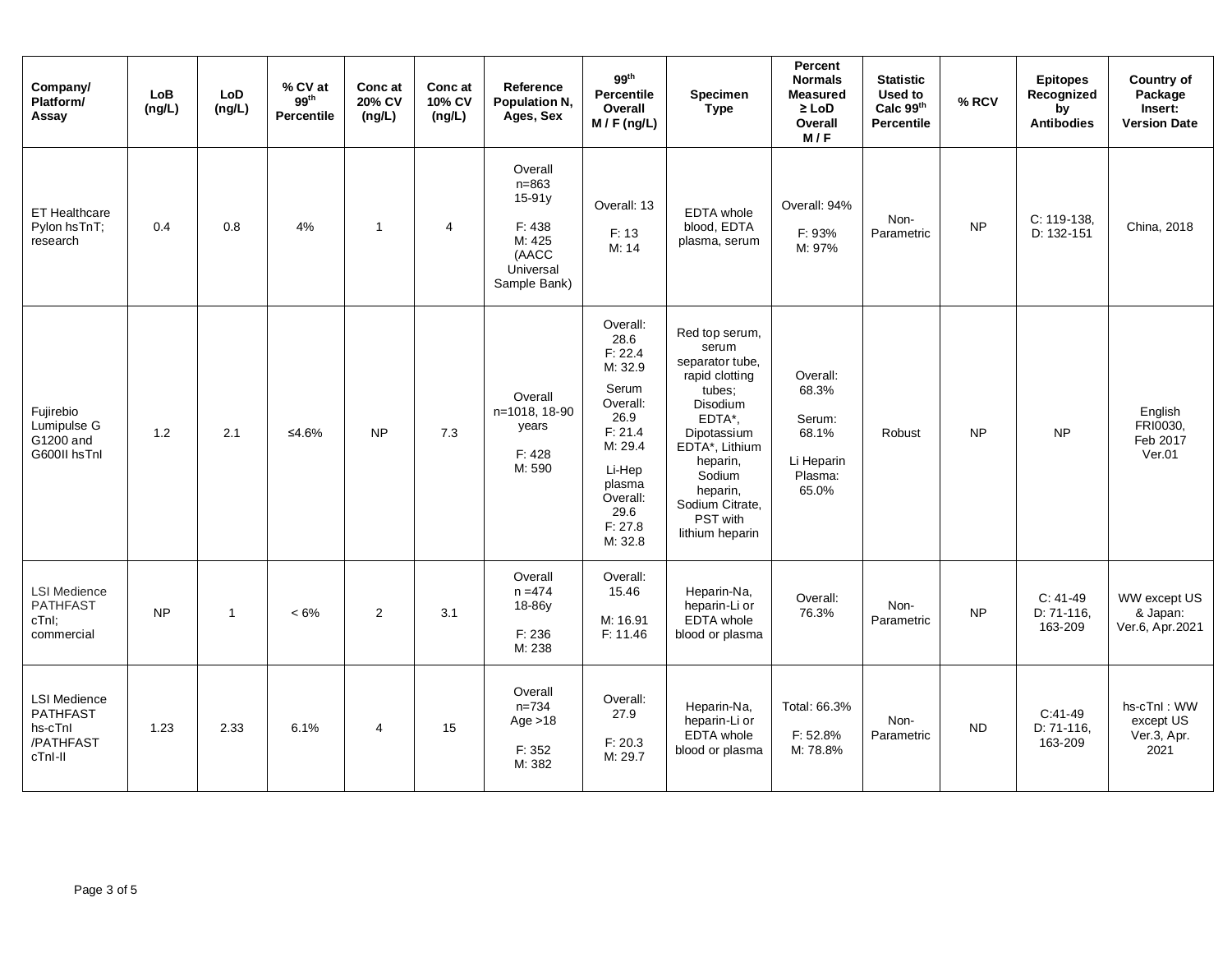| Company/<br>Platform/<br>Assay                                             | LoB<br>(ng/L)                                      | LoD<br>(ng/L)                                              | % CV at<br>$99^{th}$<br><b>Percentile</b>                                                | Conc at<br>20% CV<br>(ng/L)                        | Conc at<br>10% CV<br>(ng/L)                                | Reference<br>Population N,<br>Ages, Sex            | 99 <sup>th</sup><br><b>Percentile</b><br>Overall<br>$M / F$ (ng/L)                       | Specimen<br><b>Type</b>              | Percent<br><b>Normals</b><br><b>Measured</b><br>$\geq$ LoD<br>Overall<br>M/F | <b>Statistic</b><br>Used to<br>Calc 99th<br><b>Percentile</b> | % RCV     | <b>Epitopes</b><br>Recognized<br>by<br><b>Antibodies</b> | Country of<br>Package<br>Insert:<br><b>Version Date</b> |
|----------------------------------------------------------------------------|----------------------------------------------------|------------------------------------------------------------|------------------------------------------------------------------------------------------|----------------------------------------------------|------------------------------------------------------------|----------------------------------------------------|------------------------------------------------------------------------------------------|--------------------------------------|------------------------------------------------------------------------------|---------------------------------------------------------------|-----------|----------------------------------------------------------|---------------------------------------------------------|
| Ortho/<br>VITROS/<br>hsTroponin I;<br>commercial                           | 0.14<br>to<br>0.51                                 | 0.39<br>to<br>0.86                                         | < 10%                                                                                    | 1.23                                               | 1.99                                                       | Overall<br>$n = 952$<br>22-91y<br>F: 486<br>M: 466 | Serum<br>Overall: 11<br>F: 9<br>M: 12<br>LiHep<br>Plasma<br>Overall: 11<br>F: 9<br>M: 13 | Serum; Lithium<br>Heparin Plasma     | $>50\%$                                                                      | Non-<br>Parametric                                            | <b>NP</b> | $C: 87-91$<br>D: 24-40,<br>41-49                         | CE Mark;<br><b>March 2019</b>                           |
| Quidel/Alere<br>TriageTrue<br>hs-cTnl                                      | 0.4<br>(plasma)<br>$0.5 - 0.8$<br>(whole<br>blood) | $0.7 - 1.6$<br>(plasma)<br>$1.5 - 1.9$<br>(whole<br>blood) | $5.0 - 5.9%$<br>at 21 ng/L<br>(plasma)<br>$5.9 - 6.5%$<br>at 22 ng/L<br>(whole<br>blood) | $2.1 - 3.6$<br>(plasma)<br>2.8<br>(whole<br>blood) | $4.4 - 8.4$<br>(plasma)<br>$5.8 - 6.2$<br>(whole<br>blood) | Overall<br>$n = 789$<br>F: 391<br>M: 398           | Overall:<br>20.5<br>F: 14.4<br>M: 25.7                                                   | <b>EDTA</b> whole<br>blood or plasma | Overall:<br>$\geq 50\%$                                                      | <b>NP</b>                                                     | <b>NP</b> | <b>NP</b>                                                | hs-cTnl: WW<br>except US<br>April 2020                  |
| Roche/cobas<br>e601, e602,<br>e411/cTnT-hs<br>18-min;<br>commercial        | 2.53:<br>$(1.58$ for<br>e411)                      | $3.16$ ;<br>$(2.54$ for<br>e411)                           | < 10%                                                                                    | 1.72<br>(4.01 for<br>e411)                         | 3.94<br>(7.45 for<br>e411)                                 | Overall<br>$n = 533$<br>$20 - 71y$<br>F: 49.7%     | Overall:14<br>F: 9<br>M:17                                                               | Serum, plasma:<br>EDTA, heparin      | Overall:<br>57.4%                                                            | <b>NP</b>                                                     | <b>NP</b> | $C: 125-131$<br>D: 136-147                               | EU (2022)                                               |
| Roche/ cobas<br>e601, e602,<br>e411/ cTnT-hs<br>STAT:<br>commercial        | 2.36;<br>2.14 for<br>e411                          | 2.85:<br>3.25 for<br>e411                                  | < 10%                                                                                    | 1.21<br>(2.88 for<br>e411)                         | 2.92<br>(6.74 for<br>e411)                                 | Overall<br>$n = 533$<br>$20 - 71y$<br>F: 49.7%     | Overall: 14<br>F: 9<br>M: 17                                                             | Serum, plasma:<br>EDTA, heparin      | Overall:<br>57.4%                                                            | <b>NP</b>                                                     | <b>NP</b> | C: 125-131<br>D: 136-147                                 | EU<br>(2022)                                            |
| Roche/ cobas<br>e801/e402<br>cTnT-hs 18-min<br>and 9-min;<br>commercial    | 18 min:<br>2.21<br>9 min:<br>1.91                  | 18 min:<br>2.97<br>9 min:<br>2.72                          | < 10%                                                                                    | 18 min:<br>2.30<br>9 min:<br>1.00                  | 18 min:<br>5.40<br>9 min:<br>3.22                          | Overall<br>$n = 533$<br>$20 - 71y$<br>F: 49.7%     | Overall: 14<br>F: 9<br>M: 17                                                             | Serum, plasma:<br>EDTA, heparin      | Overall:<br>57.4%                                                            | <b>NP</b>                                                     | <b>NP</b> | C: 125-131<br>D: 136-147                                 | EU<br>(2022)                                            |
| Roche/ cobas<br>e601, e602,<br>e411 cTnT Gen<br>$5$ $SHAI$ ;<br>commercial | 2.5;<br>3 for<br>e411                              | 3;<br>5 for<br>e411                                        | < 10%                                                                                    | 6                                                  | 11                                                         | Overall<br>$n = 1301$<br>$21-89y$<br>F: 50.4%      | Overall: 19<br>F: 14<br>M: 22                                                            | Plasma heparin                       | Overall:<br>55.1%                                                            | <b>NP</b>                                                     | <b>NP</b> | C: 125-131<br>D: 136-147                                 | <b>USA (2022)</b>                                       |
| Roche / cobas<br>e801/ cTnT<br>Gen 5 - 9 min;<br>commercial                | 2.5                                                | 3                                                          | < 10%                                                                                    | 6                                                  | 11                                                         | Overall<br>$n = 1301$<br>21-89y<br>F: 50.4%        | Overall: 19<br>F: 14<br>M: 22                                                            | Plasma heparin                       | Overall:<br>55.1%                                                            | <b>NP</b>                                                     | <b>NP</b> | C: 125-131<br>D: 136-147                                 | <b>USA (2022)</b>                                       |